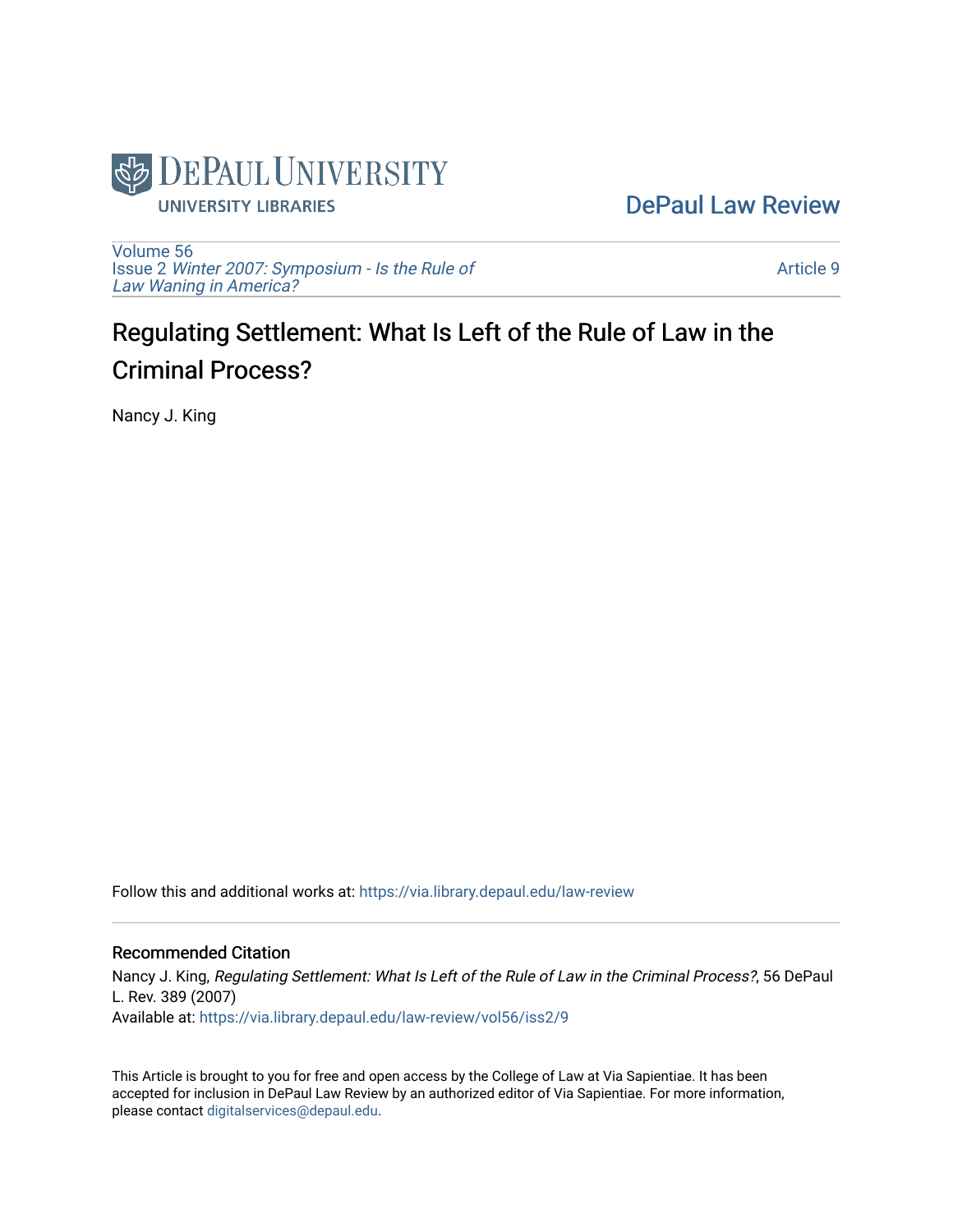# **REGULATING SETTLEMENT: WHAT IS LEFT OF THE RULE OF LAW IN THE CRIMINAL PROCESS?**

## *Nancy J. King\**

#### **INTRODUCTION**

Consider what plea bargains would be like if legal rules were taken more seriously than they currently are. **A** court would recognize a defendant's willingness to be convicted of an offense only when certain conditions were met: **(1)** the defendant actually committed the crime; (2) the defendant was punished with the penalty authorized **by** law for that crime; **(3)** all government actors involved in the investigation, prosecution, defense, and adjudication of the case had complied with the law governing the criminal process; and (4) the settlement agreement did not relieve any of them of the duty to comply with the law in the future. This ideal agreement has been replaced in many cases **by** a bargain in which the government trades sentencing and charging concessions for a defendant's promise not to seek a remedy for past and future violations of legal rules. Put simply, the law is for sale in criminal cases—and there are plenty of buyers.

Part **II** describes the spectrum of legal rights that parties are allowed to exchange in the settlement of criminal cases. Part **III** summarizes justifications for limiting this exchange. Part IV discusses why judicially enforced attempts to regulate bargains in criminal cases may instead only add to what is traded. It uses as an example recent proposals to increase accuracy in negotiated criminal judgments. Part V concludes **by** suggesting that meaningful changes in bargaining patterns, including improvements in the accuracy of criminal settlements, will require structural changes that are not subject to trading **by** parties in any case.

#### **II.** BARGAINING AROUND THE LAW

#### *A. Trading Procedural Law*

Even though much of the law regulating criminal process is based on constitutional protections, practically all of these protections may

**<sup>\*</sup>** Lee **S.** & Charles **A.** Speir Professor of Law, Vanderbilt University Law School.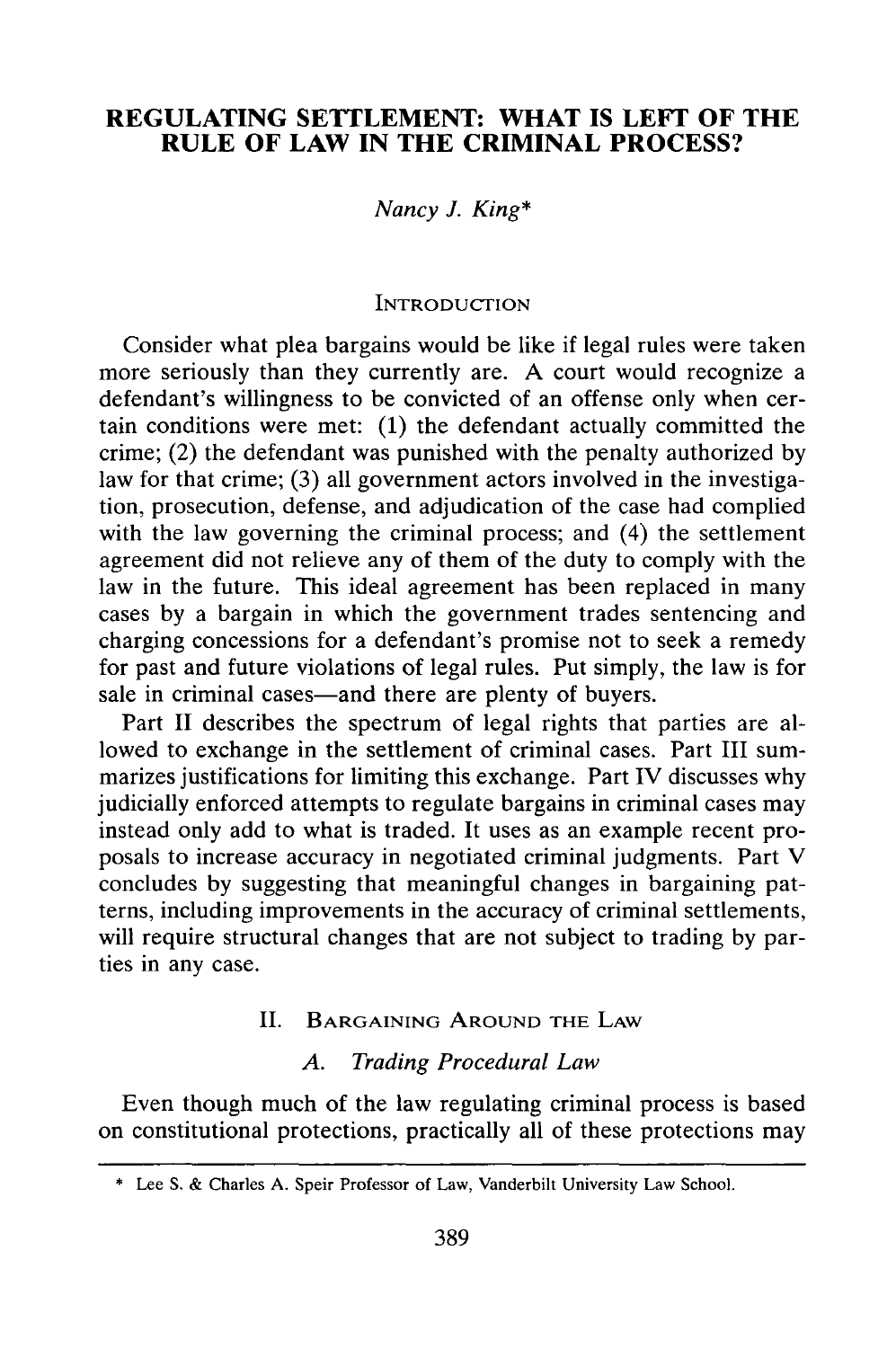be traded for charging or sentencing concessions.' Professor William Stuntz, one of the nation's leading scholars on this topic, put it succinctly: "In criminal trials, the Constitution is omnipresent. In guilty pleas, it is nearly invisible."<sup>2</sup> Defendants agree to plead guilty to charges that would otherwise be barred **by** the Double Jeopardy Clause<sup>3</sup> or the Ex Post Facto Clause.<sup>4</sup> They waive the right to be free from illegal detention, biased judges or grand juries, police overreaching, involuntary confessions, and unconstitutional searches.<sup>5</sup> They trade away their access to exculpatory evidence, their right to enforce evidentiary rules barring the use of statements made during bargaining,6 and even claims of ineffective assistance of counsel leading up to the plea.<sup>7</sup>

Plea agreements not only insulate past illegality from review; they increasingly include promises **by** defendants to waive the right to challenge error that has yet to occur. In federal cases, for example, it is routine in many districts for a defendant, as part of a plea, to waive the right to direct and collateral review of the legality of the upcoming sentencing proceeding<sup>8</sup> or the actual sentence imposed.<sup>9</sup> A defendant can prospectively waive the right to an impartial judge, competent

*6. See, e.g., Ruiz,* 536 U.S. 622.

 $\ddot{\phantom{0}}$ 

*7. See, e.g.,* United States v. Price, 113 F. App'x 374, 376 (10th Cir. 2004) (refusing to consider a claim of ineffective assistance after the defendant terminated the trial by pleading guilty: "[Nione of the alleged errors Defendant cites pertain to plea negotiations. Rather, Defendant argues that Counsel's poor previous trial performance put him in a position in which a plea was simply the best option. . . . [T]his is not the sort of argument which survives a waiver of postconviction rights.").

*8. See, e.g.,* United States v. Yeje-Cabrera, 430 F.3d 1, 24 (1st Cir. 2005) (finding that "the prosecutor may insist, as a condition of a plea, that the defendant waive all appellate rights").

*9. See, e.g.,* United States v. Aguilar-Muniz, 156 F.3d 974, 976-77 (9th Cir. 1998).

<sup>1.</sup> Joseph A. Colquitt, *Ad Hoc Plea Bargaining,* 75 **TUL.** L. REV. 695, 697-99 (2001); Nancy Jean King, Priceless Process: Nonnegotiable Features of Criminal Litigation, 47 UCLA L. REV. 113, 114-15 (1999).

<sup>2.</sup> William J. Stuntz, *The Political Constitution of Criminal Justice,* 119 HARV. L. REV. 780, 791 (2006) [hereinafter Stuntz, *Political Constitution]; accord* William J. Stuntz, Bordenkircher v. Hayes: *Plea Bargaining and the Decline of the Rule of Law, in CRIMINAL PROCEDURE STORIES* 351 (Carol S. Steiker ed., 2006); William J. Stuntz, *Plea Bargaining and Criminal Law's Disappearing Shadow,* 117 HARV. L. REV. 2548 (2004) [hereinafter Stuntz, *Criminal Law's Disappearing Shadow].* The literature evaluating plea bargaining is enormous, and much of it is critical. For collections of some of the more influential works, see **GEORGE** FISHER, **PLEA** BARGAINING'S **TRIUMPH:** A HISTORY **OF PLEA** BARGAINING **IN AMERICA** (2003); **WAYNE** R. **LAFAVE, JEROLD** H. ISRAEL **& NANCY J. KING,** 5 CRIMINAL PROCEDURE ch. 21 (2d ed. 1999 & Supp. 2007); Stephanos Bibas, *Harmonizing Substantive-Criminal-Law Values and Criminal Procedure: The Case of* Alford *and* Nolo *Contendere Pleas,* 88 CORNELL L. REV. 1361, 1368-69 nn.34-39 (2003).

<sup>3.</sup> **LAFAVE,** ISRAEL & **KING,** *supra* note 2, § 21.6(a) nn.35-38 (collecting cases).

*<sup>4.</sup> Id.* § 21.2(e) n.242 (collecting conflicting authority).

*<sup>5.</sup> See* United States v. Mezzanatto, 513 U.S. 196 (1995); *see also* United States v. Ruiz, 536 U.S. 622, 630-31 (2002) (collecting cases); **LAFAVE,** ISRAEL & **KING,** *supra* note 2, § 21.6(a) (collecting cases).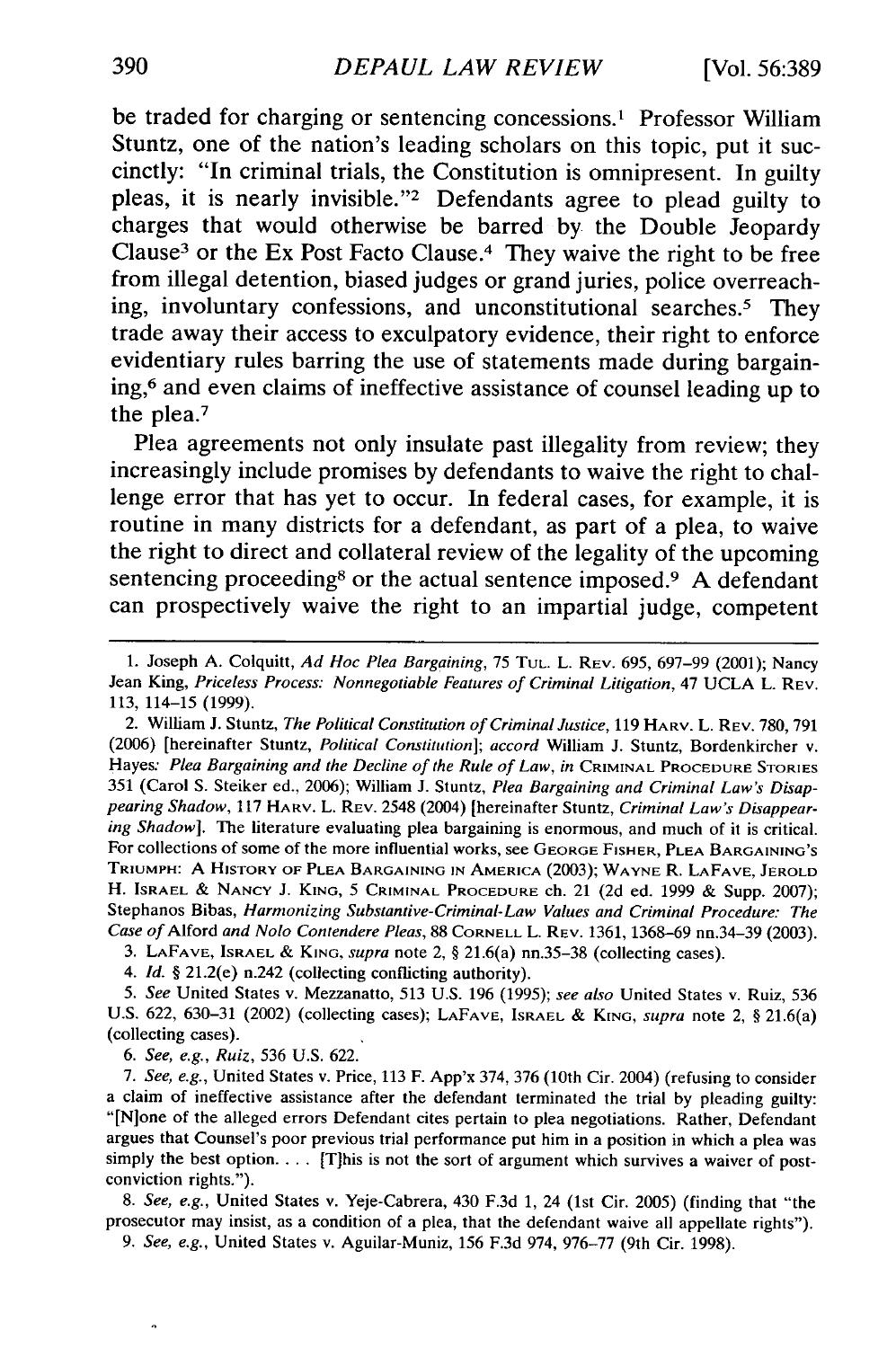**2007]**

counsel at sentencing,<sup>10</sup> or the right to have every element of the offense proven.<sup>11</sup> As part of the only empirical study of appeal waivers to date, Professor Michael O'Neill and I found that in a random sample of **971** written plea agreements submitted to the United States Sentencing Commission between October **2003** and June 2004, **63%** contained express waivers of the right to review past and future error; in some districts virtually every plea agreement contained such a waiver.<sup>12</sup> Anecdotal reports suggest that the use of appeal waivers has risen in federal cases since 2004. These waivers have been recognized in state cases as well.<sup>13</sup> Bargaining away procedural protections has become so prevalent in criminal adjudications that the Supreme Court now considers how competing interpretations would be traded at the bargaining table when it decides the appropriate scope of a constitutional entitlement.<sup>14</sup>

**A** negotiated waiver will not bar appellate review of an allegation that the waiver itself was coerced.<sup>15</sup> Still, there is no mandatory review of criminal judgments. Someone must draw attention to the illegality of a bargain. **If** the parties do not, it is **highly** unlikely that anyone else will.

## *B. Trading Substantive Law: Offense Definitions and Authorized Penalties*

Procedural protections are considered the defendant's to use or lose. So long as defendants receive sentences authorized **by** the legislature for the crimes they have committed, we let them trade procedu-

**<sup>10.</sup>** *See, e.g.,* Williams v. United States, **396 F.3d** 1340, 1342 (11th Cir. **2005)** (collecting authority from the Second, Fifth, Sixth, Seventh, and Tenth Circuits that holds a waiver of the right to challenge a sentence collaterally includes a waiver of the right to raise a claim of ineffective assistance at sentencing, and noting that "a contrary result would permit a defendant to circumvent the terms of the sentence-appeal waiver simply **by** recasting a challenge to his sentence as a claim of ineffective assistance, thus rendering the waiver meaningless"); Nancy **J.** King **&** Michael **E.** O'Neill, *Appeal Waivers and the Future of Sentencing Policy,* **55 DUKE L.J. 209,** 246-48 **(2005)** (discussing appellate enforcement of waivers of ineffective assistance at sentencing).

**<sup>11.</sup>** *Cf* King **&** O'Neill, *supra* note **10,** at 249-50 (noting decisions upholding waiver of *Apprendi* challenges).

<sup>12.</sup> *Id.* at 243.

**<sup>13.</sup>** *See, e.g.,* Spann v. State, 704 **N.W.2d** 486 (Minn. **2005)** (concluding that a post-trial agreement between the state and a convicted defendant that requires the defendant to waive **all** rights to appellate review in exchange for a reduced sentence was invalid as a matter of public policy and a violation of due process, but that the same considerations were not present for an appeal waiver included in a plea bargain).

<sup>14.</sup> *See* United States v. Booker, 543 **U.S.** 220, **255-57 (2005).**

**<sup>15.</sup>** Some prosecutors and judges have proposed to me that a defendant should be able to waive even this sort of claim.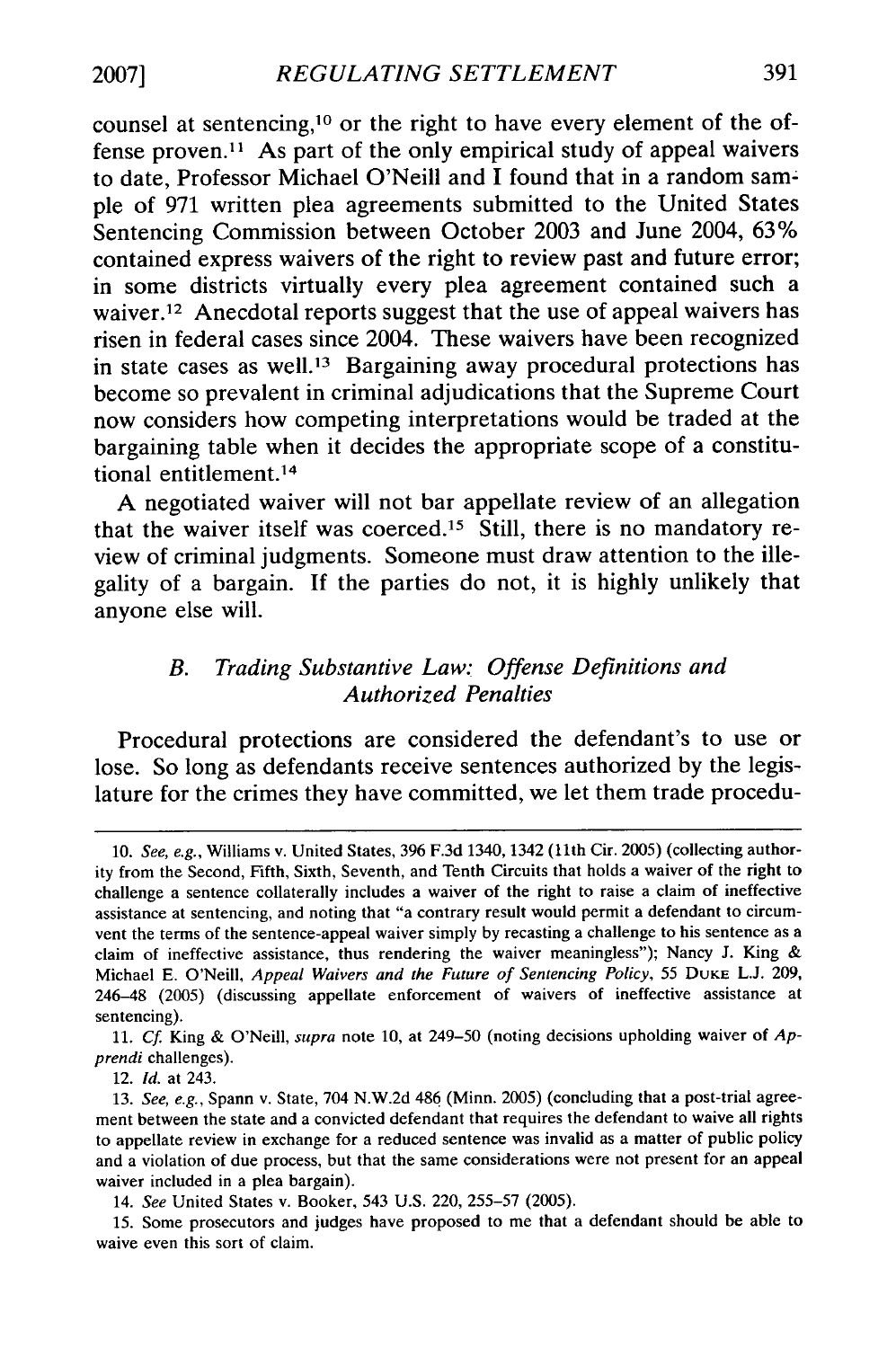ral rights for reductions in punishment and charges. Indeed, several scholars have urged federal courts to place more constitutional limits on penalties and crimes in the hope that judges will restrict the vast discretion that prosecutors wield in negotiations and sentencing.<sup>16</sup> But even these *substantive* limits on punishment—the definitions of crimes and defenses and the sentences authorized for each offensecan be waived in plea agreements along with procedural protections.

When expedient, courts have tolerated entirely unauthorized punishments such as banishment,<sup>17</sup> castration,<sup>18</sup> sterilization,<sup>19</sup> and fines and forfeitures beyond what the law allows.<sup>20</sup> Even Eighth Amend-

17. Colquitt, *supra* note **1,** at 735-37 & nn.245-53; Bringing Back Banishment as a Sentencing Option?, http://www.sentencing.typepad.com/sentencing-law-and-policy (Mar. 19, 2006, 10:11 EST) (noting, in a state where appellate case law clearly does not allow banishment orders, a case where a judge ordered the defendant to "leave Alabama and [the] USA," and admitted he has imposed similar orders for years). The judge said, "If I can't, somebody could appeal it." *Id.* He also noted that "[n]either lawyers nor defendants have questioned such orders." *Id.*

18. Bruno v. State, 837 So. 2d 521 (Fla. Dist. Ct. App. 2003); ACLU v. State, 5 S.W.3d 418, 421 (Ark. 1999) (discussing a defendant's agreement to surgical castration in return for a lighter sentence); *cf.* Bill Rankin, *Castration May Await Convicted Molester,* ATLANTA J.-CONST., Jan. **13,** 2000, at **C1** (reporting that a judge conditioned a defendant's release from sentence of life without parole plus thirty years upon the defendant first undergoing surgical castration). *But see* People v. Gauntlett, 352 N.W.2d 310 (Mich. Ct. App.), *modified,* 353 N.W.2d 463 (Mich. 1984) (holding that chemical castration condition exceeded judicial authority under probation statute); State v. Brown, 326 S.E.2d 410, 411-12 (S.C. 1985) (striking down an agreed-upon condition of surgical castration as a form of mutilation prohibited by state law).

19. State v. Pasicznyk, No. 14897-1-Il, 1997 WL 79501 (Wash. Ct. App. Feb. 25, 1997) (allowing the defendant to exchange voluntary sterilization for the recommendation of a lighter sentence); *cf* Harold **J.** Krent, *Conditioning the President's Conditional Pardon Power,* 89 CAL. L. REV. 1665, 1694 n.174 (2001) (collecting authority). *But see* People v. Zaring, 10 Cal. Rptr. 2d 263, 271 (Ct. App. 1992) (rejecting stipulated probation condition that a defendant not become pregnant).

20. *See* Libretti v. United States, 516 U.S. 29, 55-58 (1995) (Stevens, J., dissenting) (noting that the Court's opinion could have authorized forfeiture of the small bank account that petitioner opened while a young boy, which had not been augmented since 1975, and arguing that "[a] court is not free to exceed those [legal] boundaries solely because a defendant has agreed to permit it to do so"); United States v. McAninch, 109 F. App'x 885, 886 (9th Cir. 2004) (declining because of waiver to address the defendant's argument that a fine was not authorized); United States v. Gomez-Perez, 215 F.3d 315, 319 (2d Cir. 2000) (holding that appeal may be barred by a waiver even "where the sentence was conceivably imposed in an illegal fashion or in violation of the Guidelines, but **...** within the range contemplated in the plea agreement"); Colquitt, *supra* note 1, at 723 n.158, 740, 746 n.290 (discussing. forfeiture of property).

<sup>16.</sup> Stuntz, *Political Constitution, supra* note 2, at 838 (arguing that "[flor all crimes with a sentence of incarceration, prosecutors should be required to show that some number of other defendants in factually similar cases within the same state have been convicted of the same crime" and that for all significant sentences, prosecutors should be required to show that sentences at least as severe have been imposed some minimum number of times for the same crime on similar facts), *see also* Donald A. Dripps, *Overcriminalization, Discretion, Waiver: A Survey of Possible Exit Strategies,* 109 PENN ST. L. REV. 1155 (2005); William J. Stuntz, *The Pathological Politics of Criminal Law,* 100 MICH. L. REV. 505, 591-94 (2001) (advocating constitutionalizing desuetude).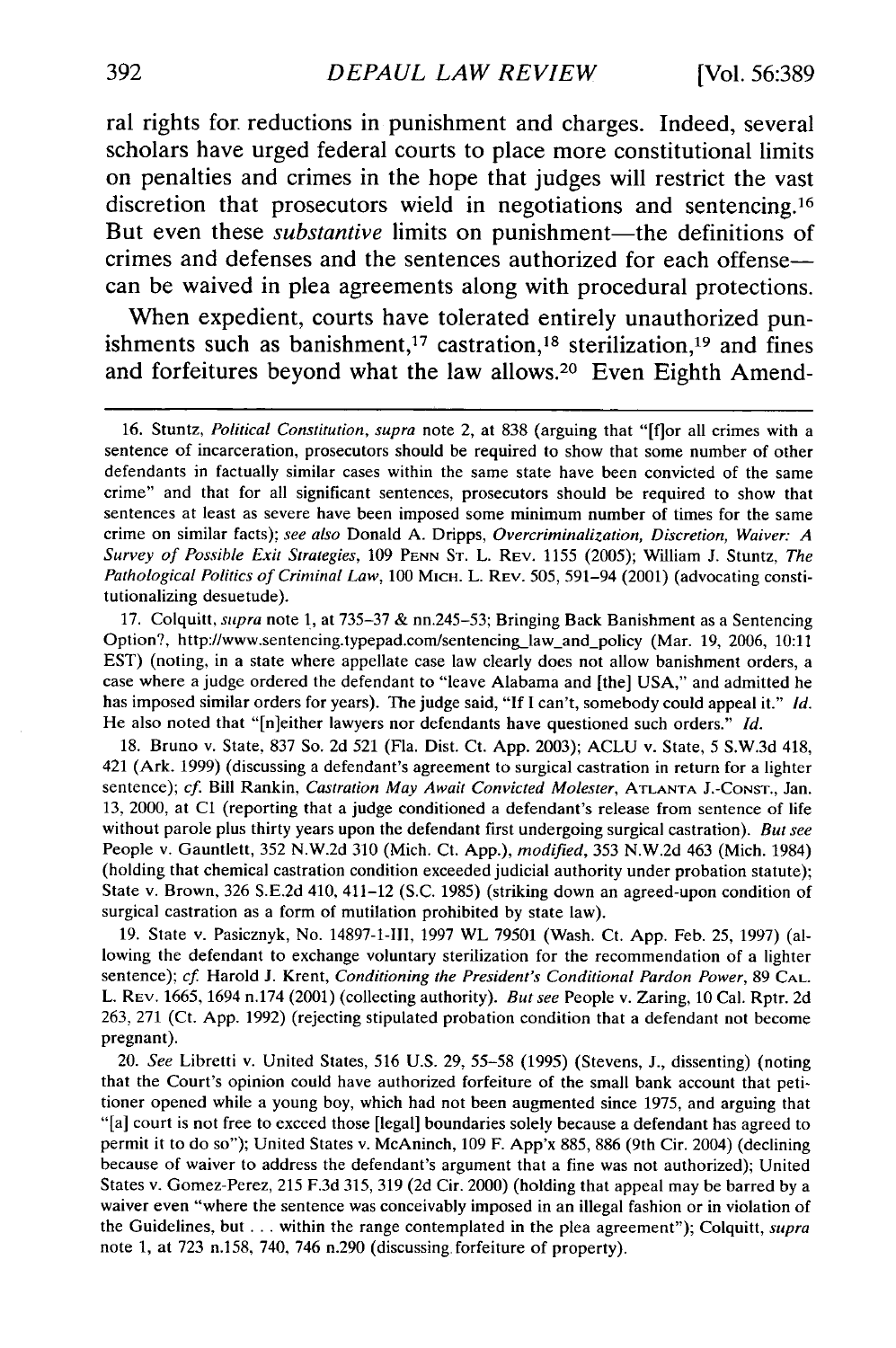ment rights are subject to barter.<sup>21</sup> The definition of the offense itself can be discarded. Defendants may choose to plead guilty to crimes they did not commit; they may even plead guilty to a crime that does not technically exist.<sup>22</sup> Very little is known about how often these illegal punishments are imposed; for every agreement which a defendant seeks to undo, there are similar bargains that no one has contested.

Even if judges decide to forbid parties from skirting legislative limits, bargaining will remain "lawless" in another sense. Because offense definitions overlap, and no judge can force a prosecutor to charge any particular offense,<sup>23</sup> "mandatory" sentences are routinely avoided by negotiation.24 In criminal cases, "the settlement price is determined by prosecutors' preferences, not by the law."25 With such a broad range of offenses and penalties to choose from, parties may first agree upon a sentence and then find the offense that fits-not the other way around.<sup>26</sup>

### III. WHY RESTRICT SETrLEMENT?

Given the undeniable benefits that bargaining affords defendants and the justice system, it is not clear that more regulation of the settlement process is warranted. For example, courts need not interfere with the consensual abandonment of *statutory* rights absent legislative intent that such rights should be impervious to waiver. A legislature is capable of requiring mandatory review or per se reversal for violations of the commands it holds most dear.<sup>27</sup> By allowing unfettered bartering of its own legal rules, a legislature acquiesces in the uneven application of those rules from case to case and location to location. As for constitutional protections, counseled defendants generally should be able to assess the value of their own rights. Judicial pater-

24. Nancy **J.** King et al., *When Process Affects Punishment: Differences in Sentences After Guilty Plea, Bench Trial, and Jury Trial in Five Guidelines States,* 105 **COLUM.** L. REV. 959 (2005). 25. Stuntz, *Criminal Law's Disappearing Shadow, supra* note 2, at 2550.

<sup>21.</sup> *See* King, *supra* note 1, at 172-76; Christy Chandler, Note, *Voluntary* Executions, **50 STAN.** L. REV. 1897 (1998).

<sup>22.</sup> **LAFAVE.** ISRAEL **& KING,** supra note 2, § 21.4(f) nn.160-61; Albert W. Alschuler, The *Trial Judge's Role in Plea Bargaining, Part I,* 76 COLUM. L. REV. 1059, 1142-43 (1976) (collecting cases); Colquitt, *supra* note **1.** at 740-41 (collecting cases).

<sup>23.</sup> *See* Bordenkircher v. Hayes, 434 U.S. 357 (1978); Inmates of Attica Corr. Facility v. Rockefeller. 477 F.2d 375 (2d Cir. 1973).

<sup>26.</sup> King et al., *supra* note 24, at 986 n.97; *see also* David Bjerk, *Making the Crime Fit the* Penalty: The *Role of Prosecutorial Discretion Under Mandatory Minimum Sentencing,* 48 J.L. **& ECON.** 591 (2005).

<sup>27.</sup> King, *supra* note 1, at 141 ("[Clourts should presume that the responsibility for policing the evasion of statutory requirements rests initially with the legislature, not the courts."); *see also* Zedner v. United States, 126 **S.** Ct. 1976 (2006) (finding that Congress made it clear that a certain provision of the Speedy Trial Act was not subject to waiver by the defendant).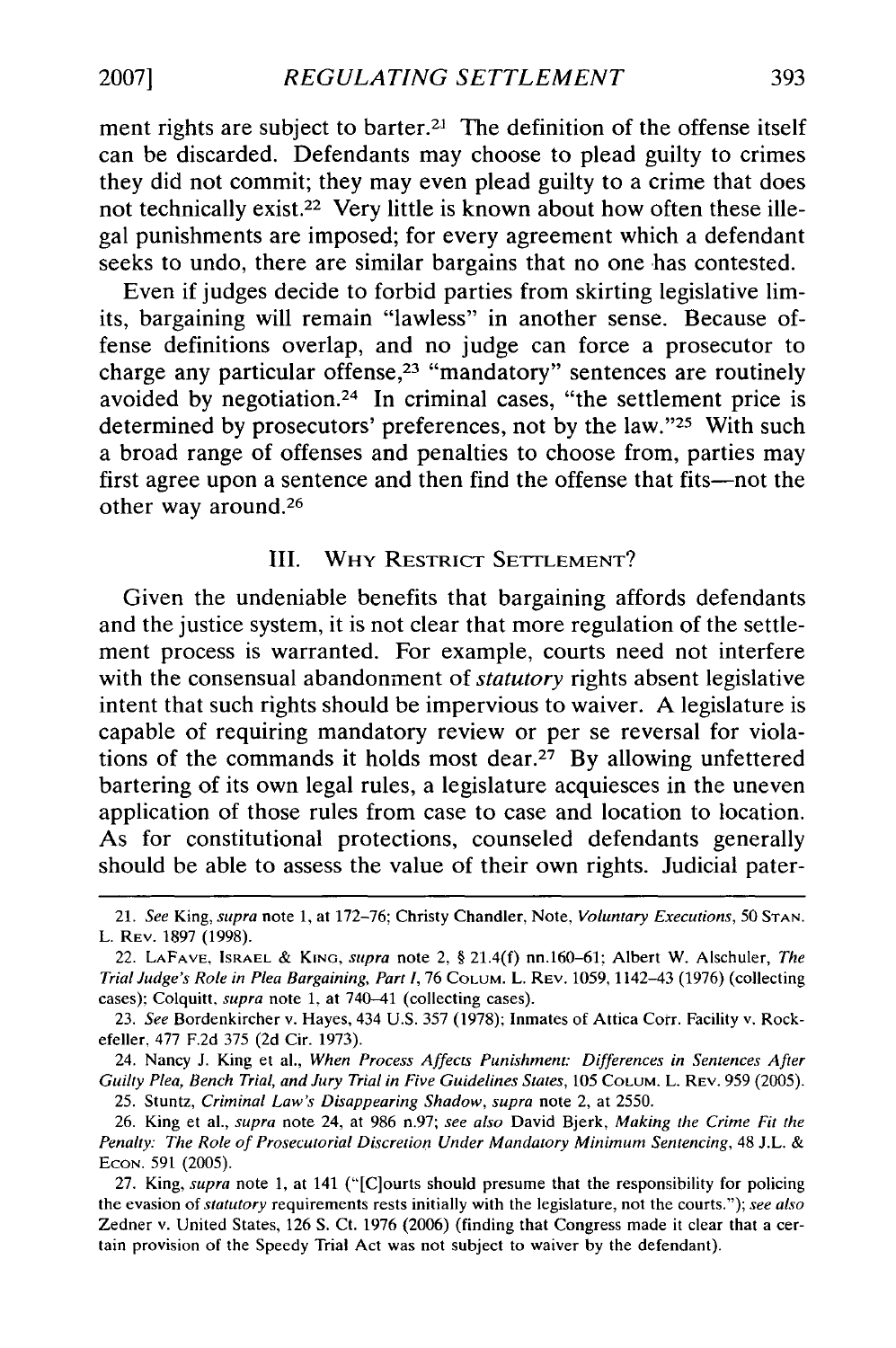nalism is no justification for upending a bargain in which the defendant knowingly and voluntarily trades individual entitlements under the Constitution for greater certainty or lesser punishment.

Interference would, however, be justified for at least two reasons. First, judges should not allow a defendant to waive judicial review of the validity of the waiver itself. This review would determine whether a defendant's waiver was made with knowledge and without coercion, while competent, and with the effective assistance of counsel. So far, judges have refused to interpret blanket appeal waivers as barring such scrutiny, and they should continue to do so.

Second, judges should reject agreements that undercut important public interests that are supposed to be safeguarded by the enforcement of constitutional commands, but that are undervalued by the parties. In other words, defendants should not be permitted to barter away that which is not entirely theirs to trade. I have discussed a few such interests elsewhere: the preservation of the balance of power between federal and state governments, the separation of power between the branches of government, and the public's interest in prohibiting cruel and unusual or excessive punishments.28 The consent of an individual prosecutor and defendant is not an adequate reason to disregard these important constitutional values.

# IV. THE LIMITS OF **CASE-BY-CASE JUDICIAL REGULATION** OF **BARGAINING**

While the societal costs of free-for-all bargaining in criminal cases may justify additional regulation, delegating to judges the entire responsibility for policing party behavior is a mistake.<sup>29</sup> Assume lawmakers in a given jurisdiction are persuaded by the rising scholarly chorus that unregulated bargaining in criminal cases is threatening the accuracy of criminal judgments. Plea agreements can produce two types of fictitious judgments. Most troublesome are cases in which

<sup>28.</sup> King, supra note 1, at 154-60, 172-76.

<sup>29.</sup> Scholarly commentary urging that more steps be taken to increase the accuracy of pleabargained adjudications is growing. See Stephanos Bibas, Plea *Bargaining Outside the Shadow of Trial,* 117 HARV. L. REV. 2463 (2004); Darryl K. Brown, *The Decline of Defense Counsel and the* Rise of *Accuracy in* Criminal *Adjudication,* 93 **CAL.** L. REV. **1585, 1611 &** nn.93-95 (2005) ("What replaces jury trials as the check on the executive branch is not judicial scrutiny of evidence, but defendants' consent."); Colquitt, *supra* note 1; Andrew D. Leipold, *How the Pretrial Process Contributes to Wrongful Convictions,* 42 AM. CRiM. L. REV. 1123 (2005); Stephen J. Schulhofer, *Plea Bargaining as Disaster,* 101 YALE **L.J.** 1979 (1992); Stuntz, *Criminal Law's Disappearing Shadow, supra* note 2; Stuntz, *Political Constitution, supra* note 2, at 832-39; Jenia lontcheva Turner, *Judicial Participation in Plea Negotiations: A Comparative View,* 54 AM. **J.** COMP. L. 199, 213-14 (2006); Ronald F. Wright, *Trial Distortion and the End of Innocence in Federal Criminal Justice,* 154 U. PA. L. REV. 79 (2005).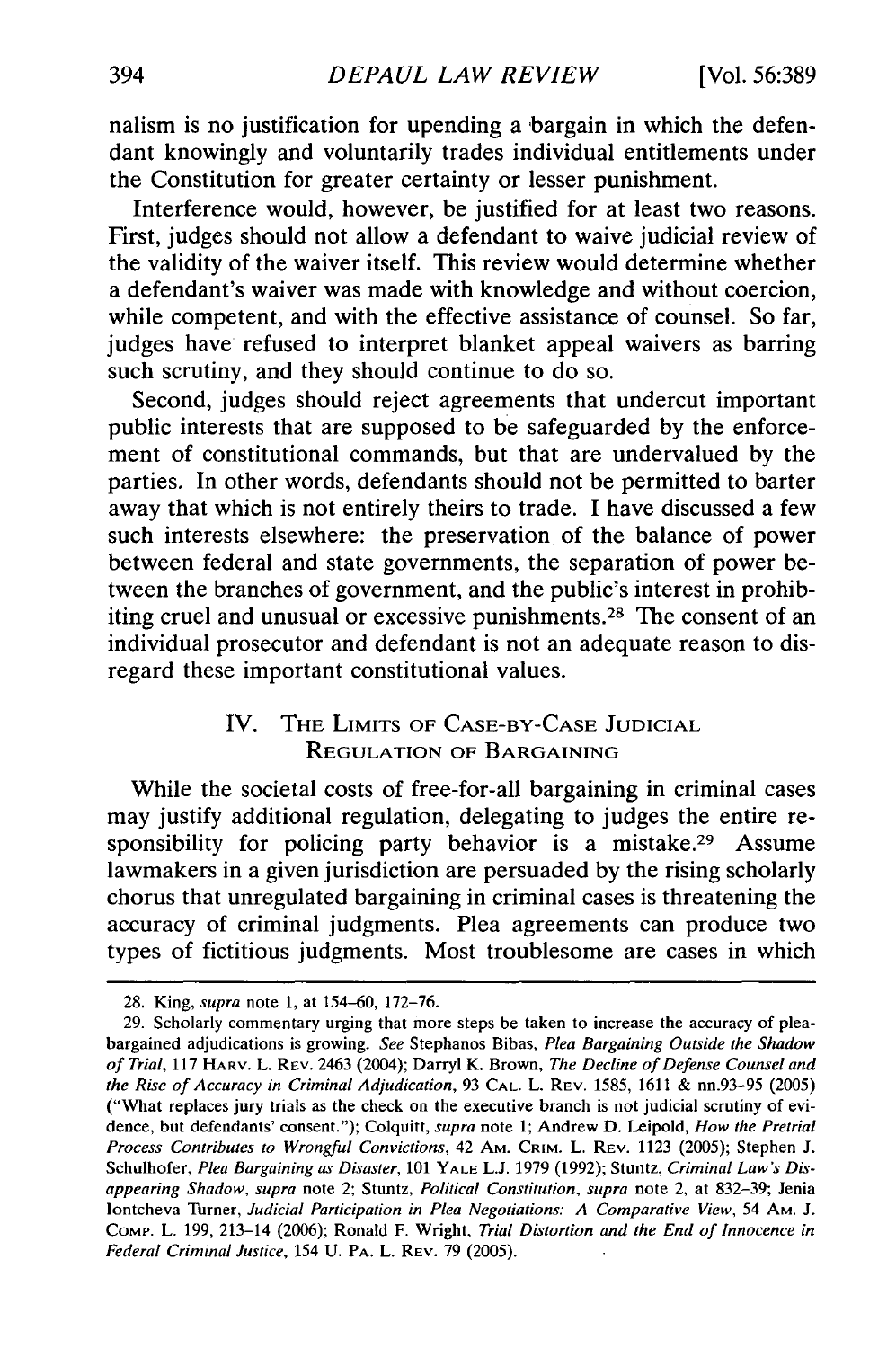defendants enter guilty pleas when they are actually innocent, leaving the real offender unprosecuted. 30 As demonstrated **by DNA** exonerations of plea-convicted defendants, these entirely false pleas do occur.31 **A** second sort of inaccuracy results when defendants who have committed serious crimes plead guilty to less serious crimes they did *not* commit; these defendants receive sentences less severe than what the law would require for what really happened. In this scenario, the defendant does not suffer undeserved punishment.<sup>32</sup> What does suffer, however, is the credibility of criminal judgments<sup>33</sup> and the consistent application of substantive criminal law, two values unlikely to be of concern to either party to a negotiated settlement.

One way for a legislature or appellate court to address concerns about inaccuracy in negotiated criminal cases is to demand that trial judges reject agreements that include fictitious convictions or sentences based on inaccurate facts.<sup>34</sup> But to oversee the accuracy of representations in plea agreements effectively, trial judges need more

31. But DNA exonerations of plea-convicted defendants are much less frequent than exonerations of defendants convicted after trial. *See* Alex Leary, *Exonerations Stir Bids to Expand DNA Testing,* ST. PETERSBURG TIMES ONLINE, Jan. 30, 2006, http:/Iwww.sptimes.com/2006/01/30/State/ Exonerations\_stir\_bid.shtml (reporting that "of the 174 exonerations nationwide, seven have involved guilty pleas"); *see also* Samuel R. Gross et al., *Exonerations in the United States 1989 Through 2003,* 95 **J.** CRIM. L. & CRIMINOLOGY 523 (2005). Professor Gross explained these findings:

Only twenty of the exonerees in our database pled guilty, less than six percent of the total: fifteen innocent murder defendants and four innocent rape defendants who took deals that included long prison terms in order to avoid the risk of life imprisonment or the death penalty, and one innocent defendant pled guilty to gun possession to avoid life imprisonment as a habitual criminal. By contrast, thirty-one of the thirty-nine Tulia defendants pled guilty to drug offenses they did not commit, as did the majority of the 100 or more exonerated defendants in the Rampart scandal in Los Angeles .... They were exonerated because the false convictions in their cases were produced by systematic programs of police perjury that were uncovered as part of large scale investigations.

*Id.* at 536-37.

32. *See, e.g.,* United States v. Yeje-Cabrera, 430 F.3d 1, 24 n.17 (1st Cir. 2005) ("Commentators have raised as a possible infirmity of fact bargaining that a defendant would receive an *unduly lenient* sentence because the government did not fully disclose the facts. Such circumstances, of course, benefit defendants, so there is no concern about intrusion on a defendant's constitutional rights.").

33. See *generally* E. **ALLAN LIND** & TOM R. TYLER, THE SOCIAL PSYCHOLOGY OF **PROCEDU-**RAL **JUSTICE** (1988); TOM R. TYLER, WHY PEOPLE OBEY THE LAW (1990).

34. *See, e.g.,* Bibas, *supra* note 29, at 2542-43 (advocating more thorough judicial review).

<sup>30.</sup> Defendants may also enter what are known as *Alford* pleas, protesting their innocence, but securing the benefits of a guilty plea. *See* North Carolina v. Alford, 400 U.S. **25,** 26-27 (1970) (upholding such a plea given "strong evidence of guilt"); Bibas, *supra* note 2. Pleas of *nolo contendere* do not even require a factual basis. *See* Leipold, *supra* note 29, at 1154-58, 1164 (criticizing both *nolo* and *Alford* pleas); *see also* Albert W. Alschuler, *Straining at Gnats and Swallowing Camels: The Selective Morality of Professor Bibas,* 88 CORNELL L. REV. 1412 (2003).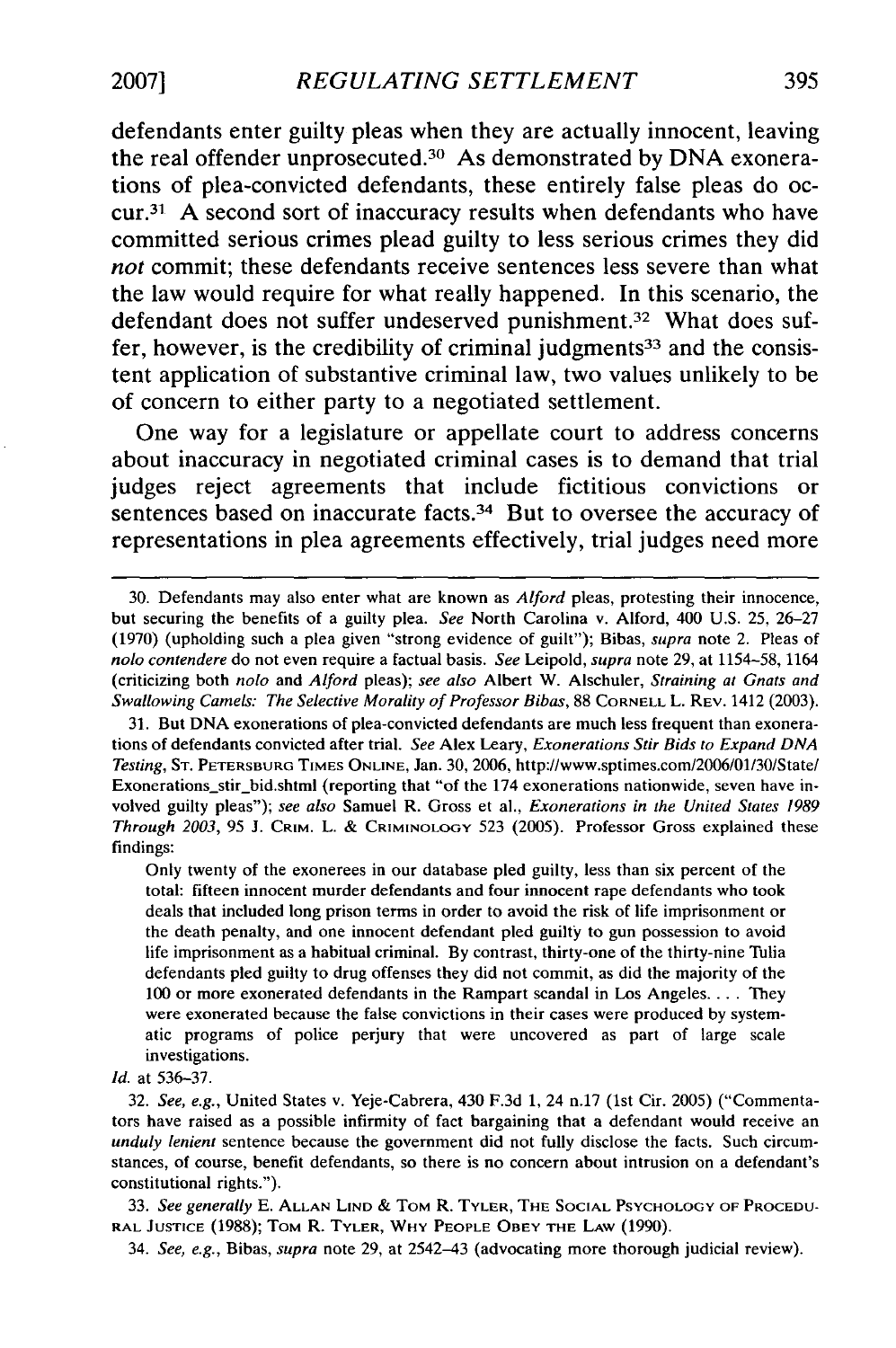information than they currently receive. They require independent pre-sentence reports, prepared from adequately funded investigations and available to the judge prior to the approval of plea agreements.<sup>35</sup> Because many judges consider oversight of the plea-bargaining process as improper judicial participation in plea negotiations, 36 rules against judicial participation in negotiations would have to be modified to encourage judges to question unusual or unlawful terms and to insist on a strong factual basis.<sup>37</sup>

The more fundamental problem with relying on heightened vigilance **by** judges is that judges are under more pressure to facilitate deals than to scrutinize them. Settlements move their dockets along. Judges may be hesitant to create more work for themselves **by** rejecting agreements that are acceptable to both parties. In short, many attorneys, judges, and defendants will tolerate fictitious agreements so long as they efficiently resolve their cases.<sup>38</sup> Appellate judges, too, have actively encouraged appeal waivers.<sup>39</sup> It is entirely rational for judges to welcome waivers in cases where defendants have admitted guilt so that more appellate resources can be devoted to cases in which defendants have claimed innocence all along. Consequently, a strategy of judicially enforced regulation of bargaining will fail without better tools for oversight and an entirely different set of incentives.<sup>40</sup>

More importantly, without effective judicial enforcement, adding procedural rights designed to prevent inaccurate convictions may ac-

**38.** Nancy **J.** King, *Judicial Oversight of Negotiated Sentences in a World of Bargained Punishment,* **58 STAN.** L. **REv. 293 (2005).**

**39.** King **&** O'Neill, *supra* note **10,** at 221.

40. Brown, *supra* note **29,** at 1641 (noting that rewarding judges who enforce law against party collusion may require "restructuring the incentives that construct the judicial role").

**<sup>35.</sup>** Alschuler, *supra* note 22, at 1146-47; Brown, *supra* note **29,** at **1628-30** (advocating judicial access to the prosecutor's investigative file and independent investigation); Turner, *supra* note **29,** at **259** (urging "judges to inquire more thoroughly into the facts of the case early, before the parties have agreed on a version of the facts" and advocating disclosure to the judge of the same evidence that the parties would receive under liberal discovery rules).

**<sup>36.</sup>** *See, e.g.,* **LAFAVE, ISRAEL & KING,** *supra* note 2, **§ 21.3(d)** (collecting authority); **Al**schuler, *supra* note 22, at **1092-95.** For a collection of authority supporting the contrary view, see **LAFAVE, ISRAEL & KING,** *supra* note 2, **§ 21.3(d)** nn.176.1-2.

**<sup>37.</sup>** Turner, *supra* note **29** (comparing American and German systems and arguing that more involvement and information for judges in bargaining can improve accuracy). Rules limiting judicial participation in plea negotiations have been based on the risk that **for** the trial judges to threaten a higher sentence if the defendant does not plead guilty would be too coercive, and would actually increase inaccuracy and lawlessness. *See* Colquitt, *supra* note **1,** at 743-45 (advocating that judges should refrain from participating). Several thoughtful alternatives have been advanced for minimizing this risk, such as providing a separate judge for sentencing after trial, appellate review for vindictive sentencing, and recording negotiation sessions. Alschuler, *supra* note 22, at 1148.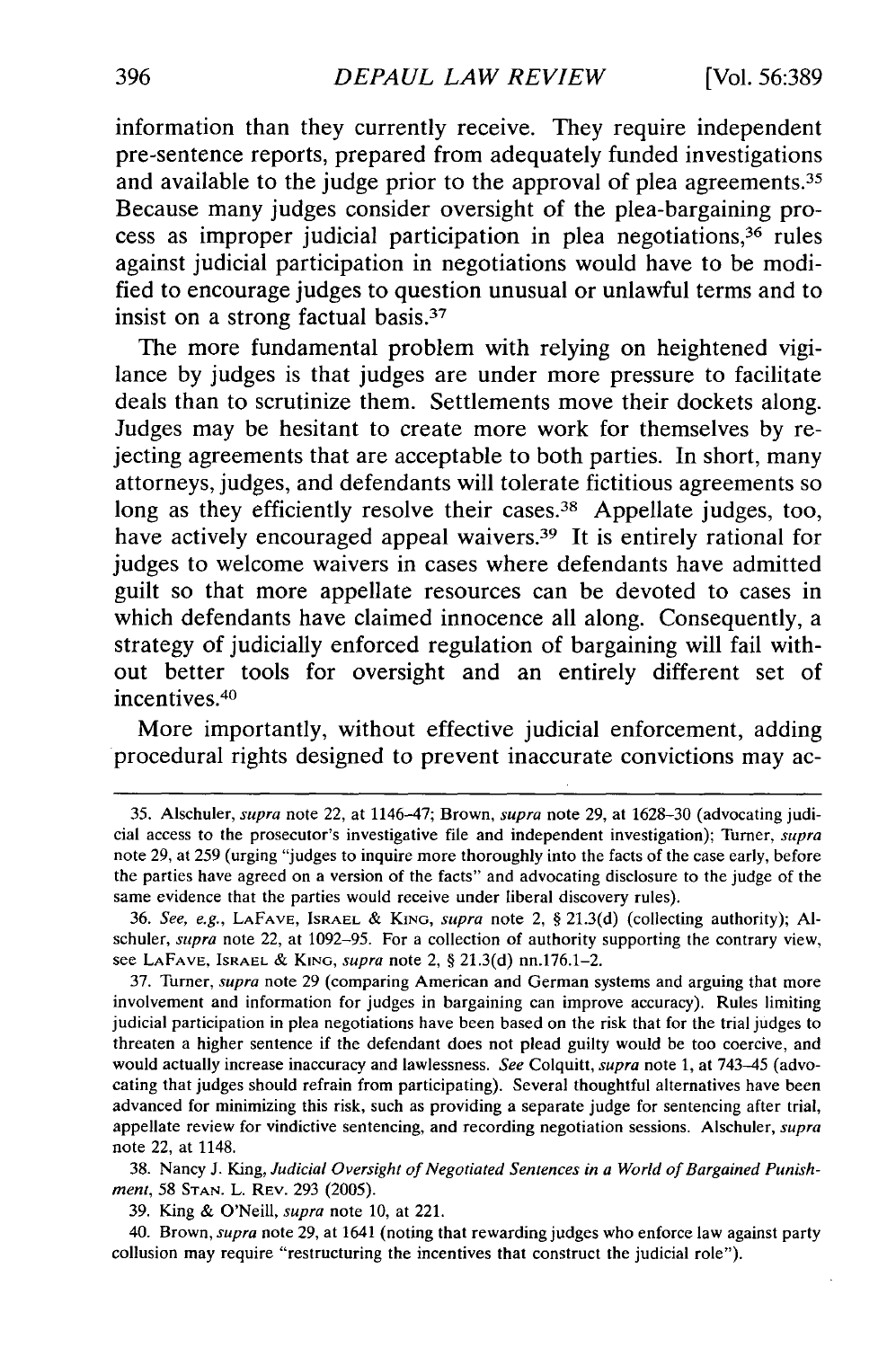tually exacerbate the accuracy problem. For example, broadening the discovery due to a defendant prior to a plea may not achieve the desired objective of providing more information to the defense.<sup>41</sup> As Professor Darryl Brown has recognized, enlarging discovery rights before the plea would lead to greater information exchange only if those rights were enforced rather than traded as part of the bargain. <sup>42</sup> In cases where discovery will be costly to the government, a prosecutor will be willing to give, and a defendant willing to receive, lesser punishment in exchange for dispensing with what would otherwise be a costly requirement. Without judges willing to block settlements that include the waiver of new legal rules, those rules will just add to the pile of chips already on the table.<sup>43</sup> Providing new rights for the accused may actually risk deepening the differential between punishment after trial and punishment by plea-one of the potential contributors to wrongful convictions. <sup>44</sup>

## V. BEYOND JUDICIAL OVERSIGHT: SYSTEMATIC REGULATION OF THE BARGAINING ENVIRONMENT

Because of the inherent limits of case-by-case judicial enforcement, and the likelihood that new regulations on bargaining will themselves be traded away, legislators interested in regulating bargaining should consider a different approach. The most effective regulation of criminal adjudication and settlement will come from legislative initiatives and policies that the parties are unable to modify by agreement.<sup>45</sup>

Consider again the example of a legislature interested in taking steps to reduce the incidence of guilty pleas by defendants who are innocent. The first step should be to learn more about false pleas and the conditions that lead defendants to plead guilty to crimes they did not commit. Several hypotheses have been advanced to explain why an innocent person may plead guilty; all of them are difficult to test. A defendant may believe that although he is innocent, he would be convicted at trial, and should accept the sentence offered rather than

397

**20071**

<sup>41.</sup> Bibas, *supra* note 29, at 2531-40; Brown, *supra* note **29,** at 1622-25.

<sup>42.</sup> Brown, *supra* note 29, at 1626-27 & n.154.

<sup>43.</sup> There is another reason to look beyond judicial review of individual settlements for regulatory solutions: the details of an agreement may never be disclosed to the judge if these departures from the law appear expedient to both parties. Indeed, the only legal rules in the criminal process that are truly mandatory are those rules that will always require relief, no matter when, or by whom, a violation is discovered. In some states, such errors may be limited to "subject matter jurisdiction." *See* **LAFAVE,** ISRAEL & **KING,** *supra* note 2, § 21.6(a) n.22 (collecting authority). But *see* King, *supra* note 1, at 144-47 (noting the indeterminacy of that term).

<sup>44.</sup> Brown, *supra* note 29, at 1612.

<sup>45.</sup> *See generally* Rachel E. Barkow, *Federalism and the Politics of Sentencing,* 105 **COLUM.** L. REv. 1276 (2005).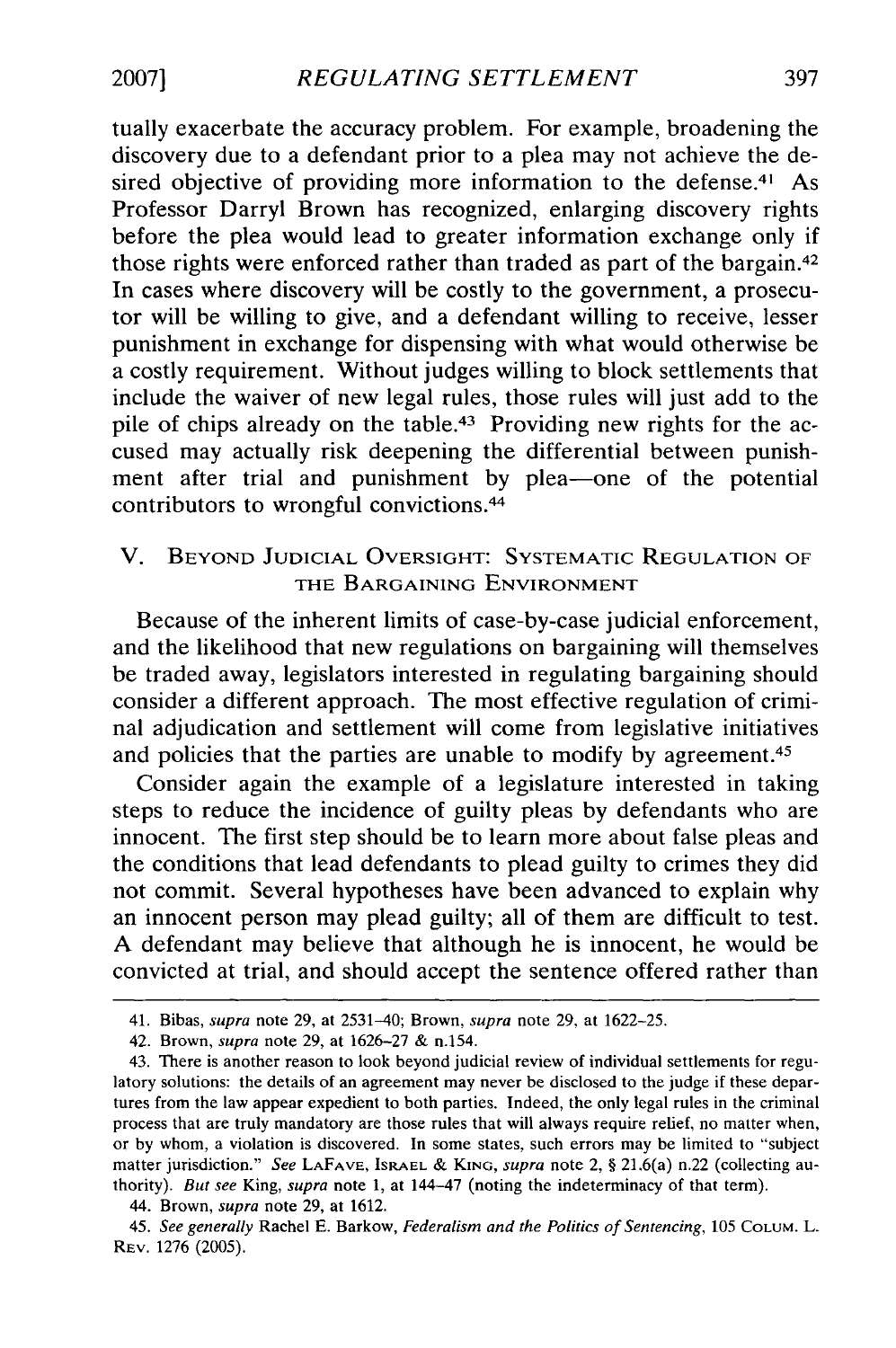suffer the more severe consequences he would face if convicted. <sup>46</sup>**A** defendant might make this choice because that's what his attorney tells him,47 because he distrusts the system or the jury or judge, because he is risk averse,<sup>48</sup> or because he has already falsely confessed<sup>49</sup> and believes this confession makes acquittal impossible. Or a defendant may conclude that other benefits of the plea bargain (e.g., dismissal of charges against a relative) are worth the sacrifice. Studies that systematically diagnose what went wrong in cases where defendants pled guilty but were later exonerated **by DNA** testing have begun to shed light on why false pleas occur. Laws that ease restrictions on postconviction **DNA** testing for guilty plea cases could add to our understanding.50 Although postconviction **DNA** exonerations have been necessarily limited to very serious crimes where biological evidence is available on the issue of identity, there is reason to believe that innocent defendants charged with lesser crimes may also plead falsely when the jail time for a guilty plea is significantly less than what they would face after trial.<sup>51</sup> Indeed, the weaker the evidence of guilt, the deeper the discount offered **by** prosecutors. <sup>52</sup>

After diagnosing the likely causes of false pleas, the second step for a legislature interested in improving the accuracy of criminal **judg**ments would be to tailor reforms to address those conditions directly. For example, if false confessions significantly raise the probability that an innocent defendant will waive trial and plead guilty, steps should be taken to prevent false confessions. Potential reforms might include the following: **(1)** changing those features of interrogations that have

49. Brown, *supra* note 29, at 1593-97.

*<sup>46.</sup> See* Albert W. Alschuler, *The Defense Attorney's Role in Plea Bargaining,* 84 YALE L.J. 1179, 1296 (1975); Frank H. Easterbrook, *Criminal Procedure as a Market System,* 12 J. LEGAL **STUD.** 289, 309-12 (1983); Eunyung Theresa Oh, Note, *Innocence After* "Guilt": *Postconviction DNA Relief for Innocents Who Pled Guilty,* 55 **SYRACUSE** L. REV. 161, 166-70 (2004).

<sup>47.</sup> Bibas, *supra* note 2, at 1383-84.

<sup>48.</sup> Leipold, *supra* note 29, at 1154; *see also* Brown, *supra* note 29, at 1612 (arguing that "[diefendants who are risk-averse, or who plausibly distrust adjudication's capacity to vindicate false charges, can sensibly accede to inaccurate pleas to avoid the risk of graver consequences"); Abbe Smith, *Defending the Innocent,* 32 **CONN.** L. REV. 485, 494 & nn.56-58 (2000) (discussing accounts of innocent defendants who pled guilty and their reasons for doing so).

*<sup>50.</sup> See* Stuntz, *Political Constitution, supra* note 2, at 836 ("In place of current procedureheavy review, appellate courts should test outcomes for accuracy—using DNA or other reliable forensic evidence where possible-and keep good records of where and how mistakes happen. Institutions that regularly convict innocents should be enjoined to follow more stringent procedures.").

<sup>51.</sup> Bibas, *supra* note 29 (discussing the need for capping plea discounts to reduce risk that innocent defendants will plead guilty); Wright, *supra* note **29** (suggesting that very significant plea discounts are leading defendants to forego defenses that would have succeeded at trial); *see also* Bibas, *supra* note 2, at 1378 n.81 (noting practitioner report).

<sup>52.</sup> Bibas, *supra* note 29, at 2535-36.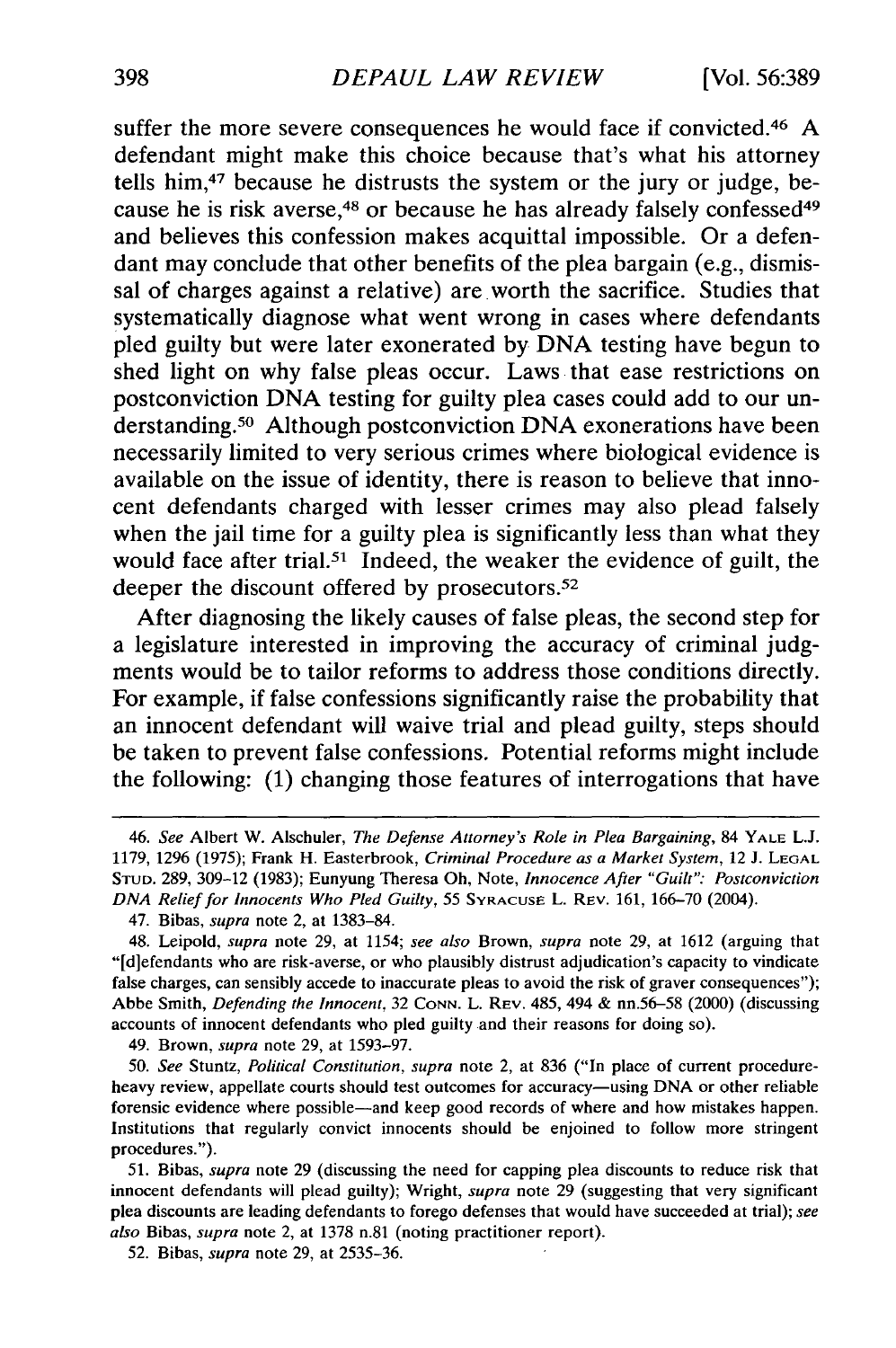been demonstrated to lead to false confessions;<sup>53</sup> (2) using identification procedures that increase accuracy in order to prevent faulty eyewitness identifications; **(3)** providing financial and political rewards to prosecutors' offices for reforms that improve screening;<sup>54</sup> and (4) adopting statewide standards for training, quality, and auditing of forensic labs.55 To assure such standards are enforced despite the willingness of parties and judges to overlook them in particular cases, a legislature must include sanctions for violations other than relief for those defendants who protest. Finally, if inaccurate convictions are traced to poor representation, revisions in the resources allocated to public defenders' offices-changes that are not subject to waiver **by** the parties—may have a greater impact than tinkering with the postconviction rules governing ineffective assistance claims.56 This is the sort of law that stands a chance of making a difference in criminal settlements because it is impervious to dealing **by** defendants, prosecutors, and judges.

### **VI. CONCLUSION**

Criminal law is a natural stronghold for legal formalism because it vindicates public, not private, interests. After all, criminal justice is about law *enforcement.* But much of criminal law and procedure now belongs to the parties—not the public. And if parties find it advantageous to bargain around the law, few judges will stand in their way. Legislators hoping to regulate bargaining should look to innovative proposals that have an impact regardless of the parties' decision to negotiate.

**<sup>53.</sup>** Many believe, for example, that videotaping interrogations may prevent, or reveal, situations presenting higher probabilities of false confessions. *See, e.g.,* Jeremy W. Peters, *Wrongful Conviction Prompts Detroit Police to Videotape Certain Interrogations,* N.Y. **TIMES,** Apr. **11, 2006,** at A14.

<sup>54.</sup> *See* Brown, *supra* note **29,** at **1600;** Stuntz, *Political Constitution, supra* note 2, at 824-25 (arguing that "civil injunctions should be the primary remedy for constitutional wrongs, in order to reward criminal justice institutions that perform well and punish those that do badly"); Ronald F. Wright, *Prosecutorial Guidelines and the New Terrain in New Jersey,* **109 PENN ST.** L. **REV. 1087 (2005)** (describing features of New Jersey law that promote uniform and accountable decisions **by** prosecutors); Ronald Wright **&** Marc Miller, *The Screening/Bargaining Tradeoff,* **55 STAN.** L. **REV. 29, 58** (2002).

**<sup>55.</sup>** Brown, *supra* note **29,** at 1643.

**<sup>56.</sup>** Bibas, *supra* note **29,** at 2540 (arguing public defenders may make the best use of limited funds because of economies of scale); *see also* Daniel **S.** Medwed, *Anatomy of a Wrongful Conviction: Theoretical Implications and Practical Solutions,* **51 VILL.** L. **REV. 337, 371-74 (2006)** (collecting authority calling for increased funding for the defense of indigents as a means of protecting against wrongful convictions); Stuntz, *Political Constitution, supra* note 2, at **836-37.**